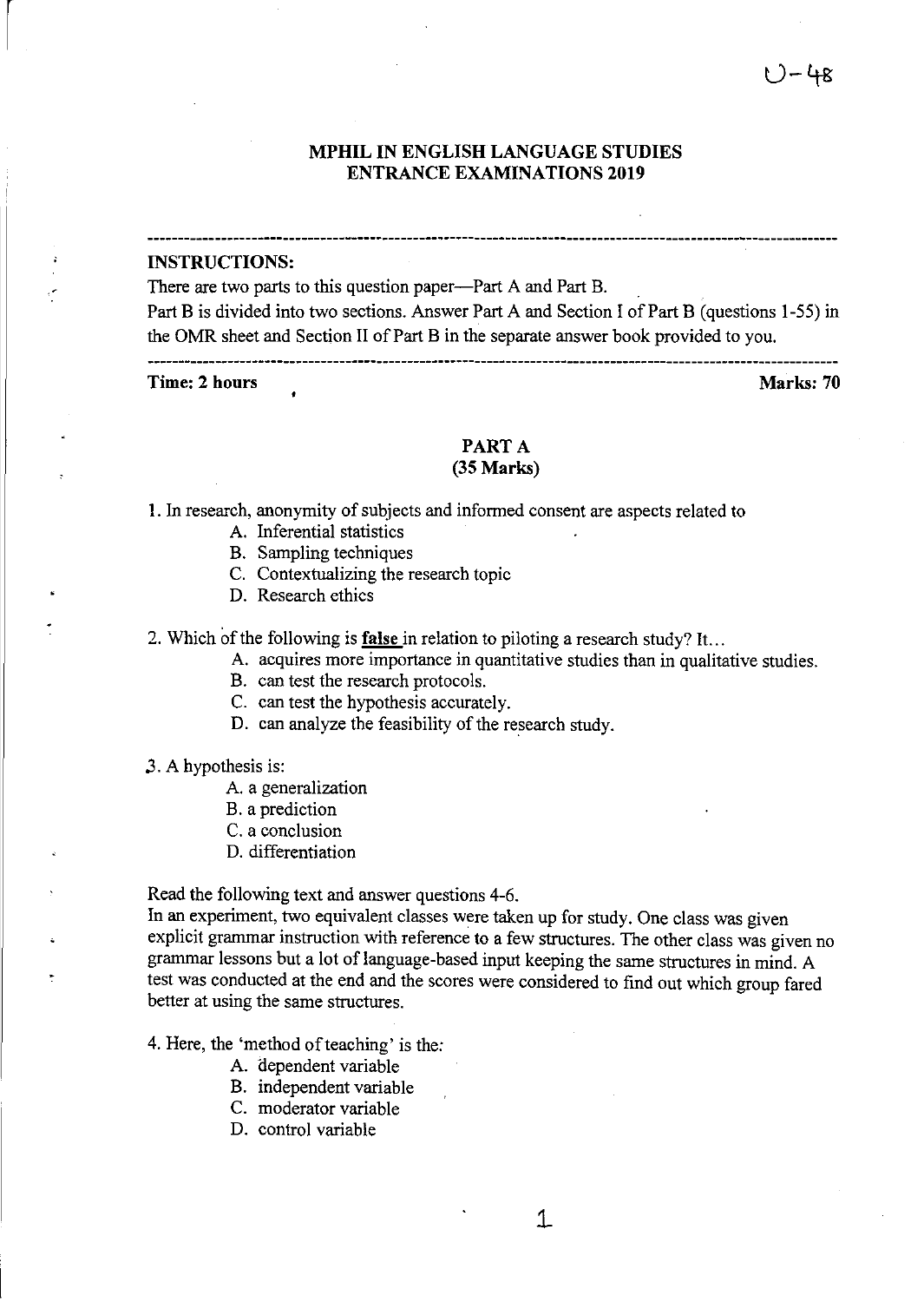$11 - 48$ 

- 5. This experiment will primarily be an:
	- A. experimental  $-$  quantitative study
	- $B.$  exploratory qualitative study
	- C. experimental qualitative study
	- D. exploratory  $-$  quantitative study
- 6. Here, 'equivalent classes' would mean:
	- A. Equal proficiency and same interests
	- B. Equal proficiency and equal numbers
	- C. Equal numbers and same interests
	- D. Equal proficiency and different numbers

7. Which of the following statements is true?

- A. Deductive research begins with a hypothesis and searches for evidence and inductive research seeks to derive principles from investigation.
- B. Inductive research begins with a hypothesis and searches for evidence and deductive research seeks to derive principles from investigation.
- C. Deductive research begins with a hypothesis and searches for theories and inductive research seeks to investigate theoretical principles from hypothesis.
- D. Inductive research begins with a hypothesis. and searches for theories and deductive research seeks to investigate theoretical principles from hypothesis.
- 8. Validity of research is ascertained by ensuring that:
	- A. The instruments can be used in other similar research conditions.
	- B. The researcher investigates what she purports to investigate.
	- C. The instruments used for the research are appropriate.
	- D. The researcher investigates what she thinks can be investigated.

9. The experimental method is largely dependent on:

- A. Exploratory data
- B. Subjective interpretations
- C. Statistical inferences
- D. Impressionistic evidence
- 10. Ethnographic research is **NOT:** 
	- A. contextual
	- B. collaborative
	- C. experimental
	- D. interpretive
- 11. Surveys and questionnaires are:
	- A. Elicitation techniques
	- B. Research techniques
	- C. Scoring techniques
	- D. Analytic techniques
- 12. Which section of a research report compares the findings with those of other studies?
	- A. Literature review
	- B. Methods
	- C. Discussion
	- D. Introduction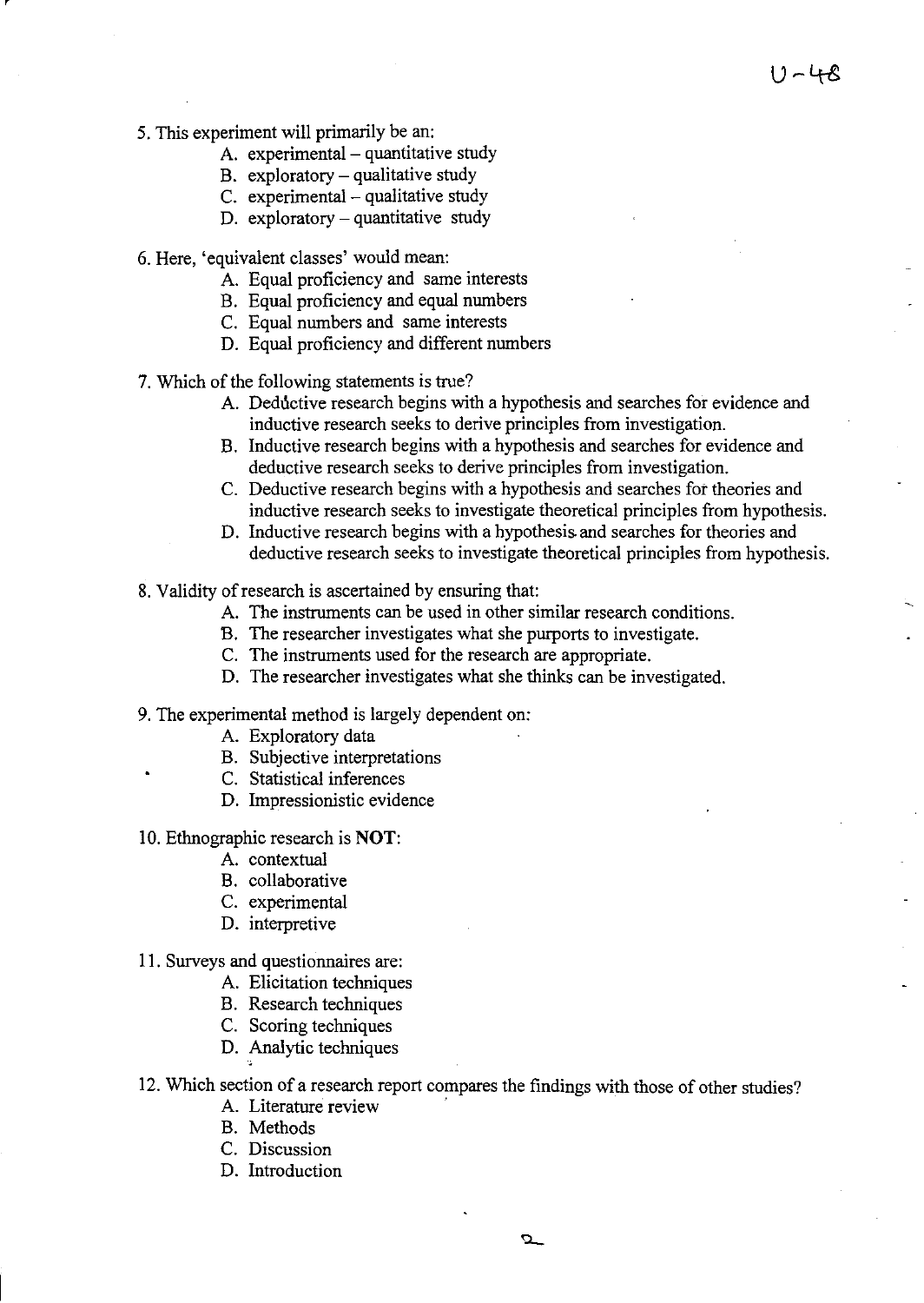13. In a correlation study, what is the implication if the two variables have a positive correlation?

 $12 - 48$ 

- A. The correlation between two variables is greater than 1.0.
- B. The correlation between the two variables is O.
- C. If one variable increases, the other also increases.
- D. If one variable decreases, the other also increases.

14. In data distribution, the difference between the highest score and the least score is the

A. range

B. mode

C. median

D. standard mean

15. If a replication study has yielded results similar to that of an original study, then we can say that the findings of the study

- A. show that the findings of the original study are replicable.
- B. have increased the reliability of the original findings.
- C. explain why the original findings came about.
- D. tell us that we can say very little about the study.

16. The main purpose of research is to

- A. produce a publishable quality thesis.
- B. get more data for analysis.
- C. contribute to the system of knowledge in a particular field.
- D. test a theory empirically.

17. Plagiarism does NOT refer to

- A. fabrication of data.
- B. using someone else's text without attribution.
- C. stealing and publishing another author's ideas.
- D. representing someone else's work as one's own.

18. When does one write an abstract of a research report?

- A. Once the introduction and the methods section are completed.
- B. Once the findings are known.
- C. After the literature review is written.
- D. After the research methodology is finalised.
- 19. Random selection of subjects entails
	- A. unsystematic selection of participants in a study.
	- B. the researcher selecting a typical group of people.
	- C. selection such that each possible participant has an equal chance of being selected.
	- D. selecting a group of participants unknown to the researcher.

20. \_\_\_\_\_\_\_\_\_\_\_\_\_\_\_\_\_\_\_\_\_\_ is NOT an appropriate source of data for a qualitative research study.

- A. Participant observation
- B. Keeping diaries or journals
- C. Maintaining historical records
- D. Obtaining experimental results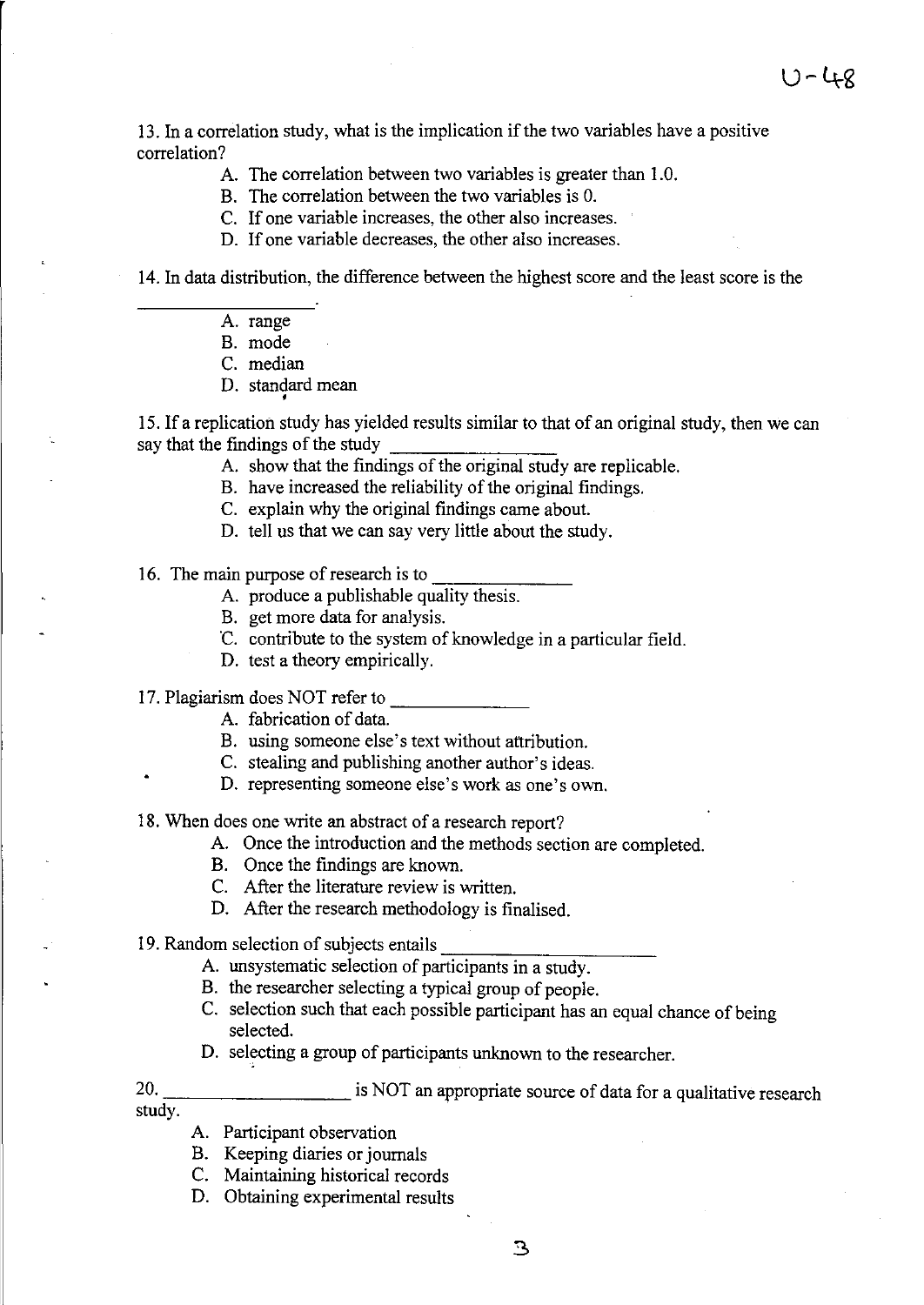

Study the chart below and answer the questions that follow (21-23):

21. Which of the following is **not** true?

A. The number of female students has always been higher than that of men.

B. The number of female students has overtaken that of male students in the last period.

C. There has been a steady increase in female students across different time periods. D. The number of students taking full-time education has always been lower than part-time students.

- 22. From the study we can conclude that:
	- A. Education among men and women has steadily increased.
	- B. The number of men and women opting for part-time education has steadily increased.
	- C. The number of women opting for part-time education has steadily increased in comparison to men.
	- D. The percentage of increase in full-time education for men and women is the same.

ᡩ

- 23. This kind of study is typically part of:
	- A. ethnographic study
	- B. case study
	- C. survey
	- D. experimental study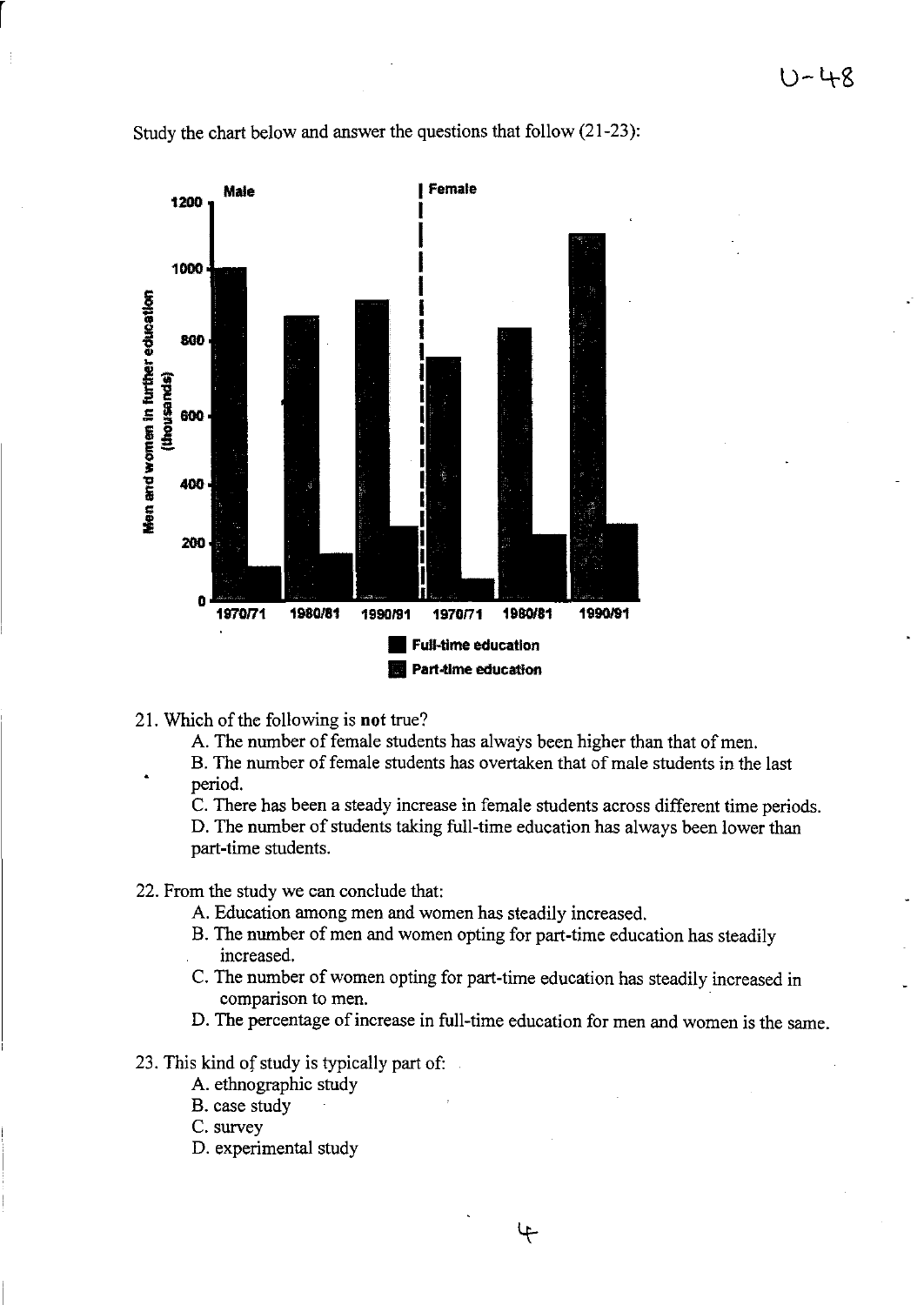24. The correct way of quoting and citing according to the latest (VI) APA format is:

A. "The point is not that the state is in retreat but that it is developing new forms of power." (Smith, 2009: 103)

B. The point is not that the state is in retreat but that it is developing new forms of power. (Smith, 2009,103)

C. "The point is not that the state is in retreat but that it is developing new forms of power" Smith, (2009, p. 103).

D. "The point is not that the state is in retreat but that it is developing new forms of power" (Smith, 2009, p.103).

### 25. The purpose of literature review is to:

- A. improve methodology
- B. raise research questions
- C. contextualise findings
- D. All of the above
- 26. The most important characteristics of a hypothesis are:
	- (i) It should be verifiable.
	- (ii) It should state the type of data to be collected.
	- (iii) It should be operationalisable.
	- (iv) It should be possible to prove it right.
		- A.  $(i)$  and  $(iv)$
		- B.  $(i)$  and  $(iii)$
		- C.  $(ii)$  and  $(iii)$
		- D. (iii) and (iv)

27. A hypothesis which suggests that there will be no difference between some specified aspects, is called a

- A. Null Hypothesis
	- B. Hypothesis of Difference
	- C. Hypothesis of Point- prevalence
	- D. Hypothesis of Association

28. If a study has the following design: pre-test-intervention-post-test over a period of time, which of the following is a possible disadvantage?

- A. Maturation effect
- B. Progressive effect
- C. Retrospective effect
- D. Experimental effect

29. When teachers also conduct a research study along with other researchers in their own teaching context, it is called:

- A. Case study
- B. Action research
- C. Exploratory study
- D. Quantitative research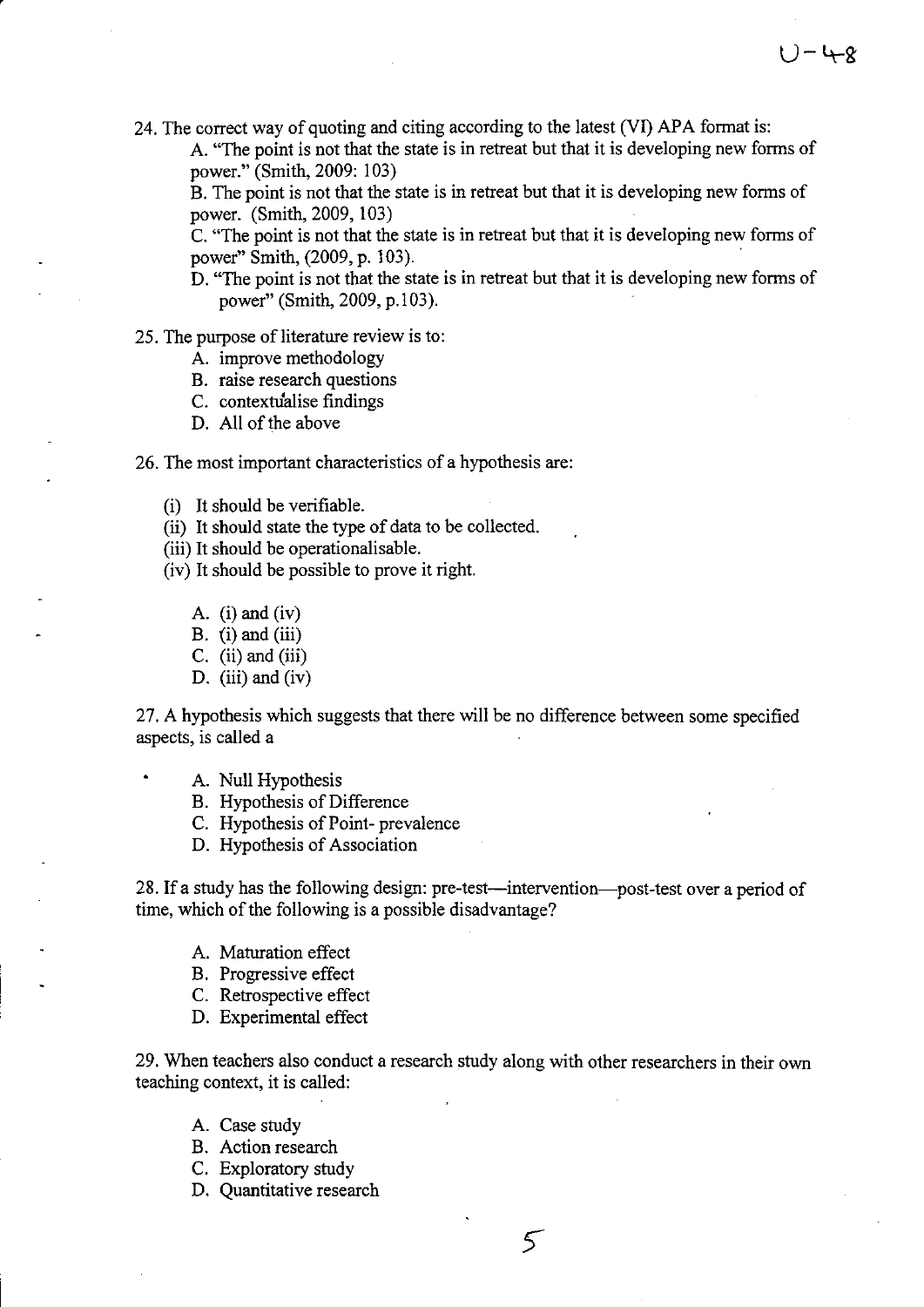30. In which of the sections of a research paper do you get to see the maximum number of citations:

- A. Introduction
- B. Methodology
- C. Literature review
- D. Discussion

#### 31. Which variable causes a change in the other variable?

- A. Dependent variable
- B. Independent variable
- C. Control variable
- D. Intervenipg variable

Read the following text and answer questions 32 to 35.

<sup>I</sup>This study contributes to the growing literature on data-driven learning in ESL/EFL instruction, examining how advanced English learners choose to use corpus tools for error correction on their own, following classroom training. <sup>2</sup>Controlled L2 production and survey data from U.S.-based EAP students were collected over the course of four consecutive semesters and then analyzed quantitatively and qualitatively.  $3\text{The research examined how}$ learners approach the correction of different type of errors using corpus tools and which types of errors could be more successfully corrected with these tools. 4The results of a Chi Square Test indicated that participants' success at error correction depended on the type of error being addressed ( $p < .001$ ). <sup>5</sup>While local lexicogrammatical errors were chosen by learners to be corrected in over half of all participant revisions, these corrections were inappropriate more often than corrections of register errors. <sup>6</sup>Survey data and qualitative analysis of errors further revealed that participants often struggle with identifying the context of the concordance lines and sorting through multiple lines to identify patterns. <sup>7</sup>The paper concludes with a discussion of implications and pedagogical recommendations.

(Source: 'How Useful are Corpus Tools for Error Correction?' Natalia Dolgove and Charles Mueller, 2019)

32. The text above is a...

- A. conference abstract
- B. dissertation abstract
- C. journal paper abstract
- D. project summary

33. Which sentence/s refer to the significance of the study in the text above?

- A. Sentence 3
- B. Sentence 1
- C. Sentence 2
- D. Sentences 4, 5 and 6

34. Which sentence/s relate to findings of the study in the text above?

- A. Sentence 4
- B. Sentence 5
- C. Sentences 3, 4 and 5
- D. Sentences 4, 5 and 6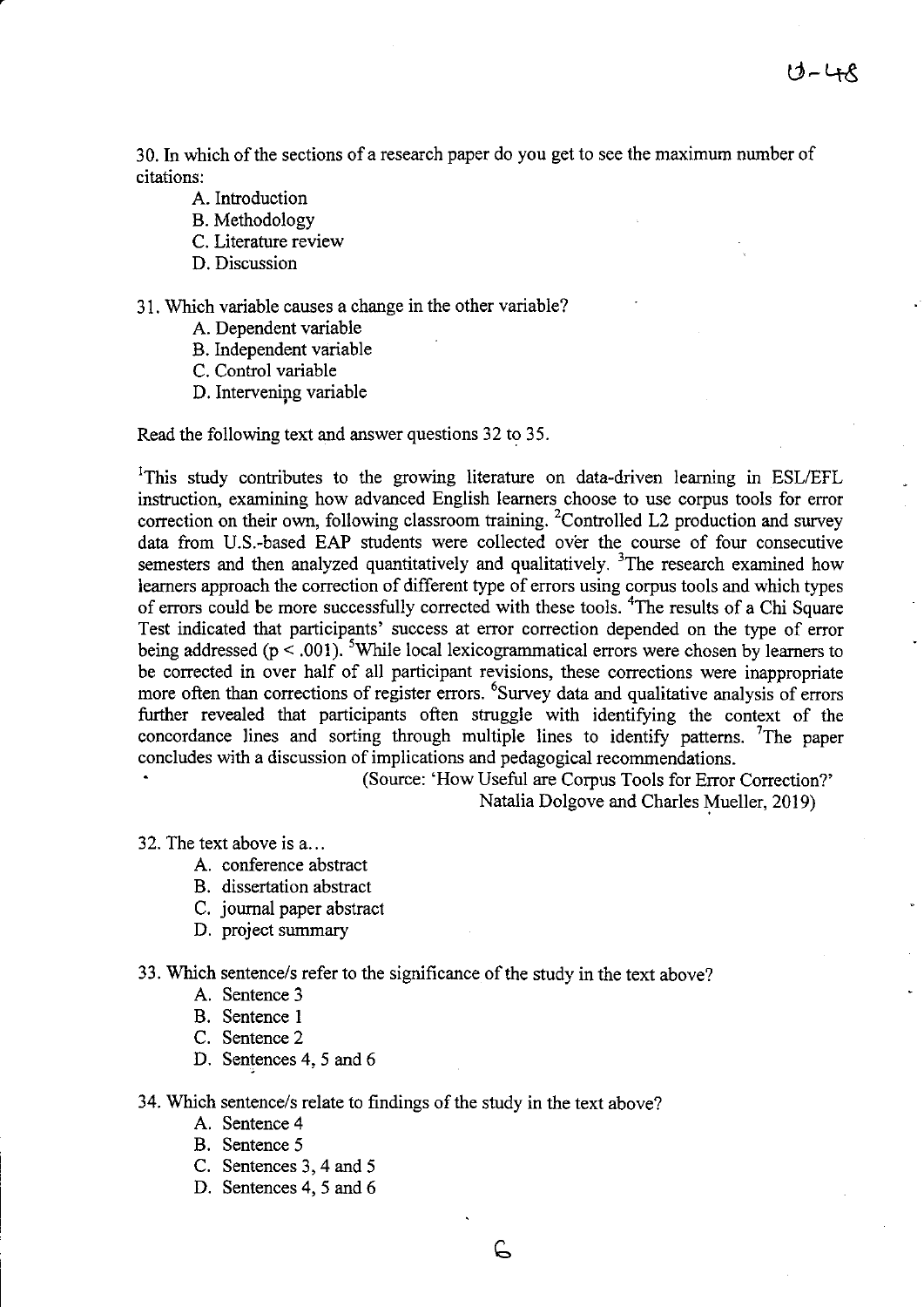35. Which sentence(s) describe the method employed in the study?

- A. Sentences 2 and 3
- B. Sentences 4 and 5
- C. Sentence 7
- D. Sentence 2

### **PART-B Section-I (20 marks)**

36. The bare meaning of a sentence is called \_\_\_\_\_\_\_ \_

- A. predicate
- B. proposition
- C. proposal
- D. utterance

37. Any assessment of will involve language, and any assessment of language that is useful for making inferences about a test taker's ability to use language in a the soutside the test itself will involve some content or topical

knowledge.

- A. content, form
- B. proficiency, context
- C. content, context
- D. writing, format

j8. \_\_\_\_\_\_ refers to the general process of monitoring or keeping track oflearners' progress.

 $\mp$ 

- A. Assessment
- B. Measurement
- C. Evaluation
- D. Test

39. Michael West's word list is called the

- A. General Service list
- B. Basic word list
- C. Free 500 word list
- D. SWADESH word list

# 40. Generally, the Notional-Functional syllabus is classified as a:

- A. Product- based syllabus
- B. Process- based syllabus
- C. Both Product and Process based syllabus
- D. Neither Product nor Process based.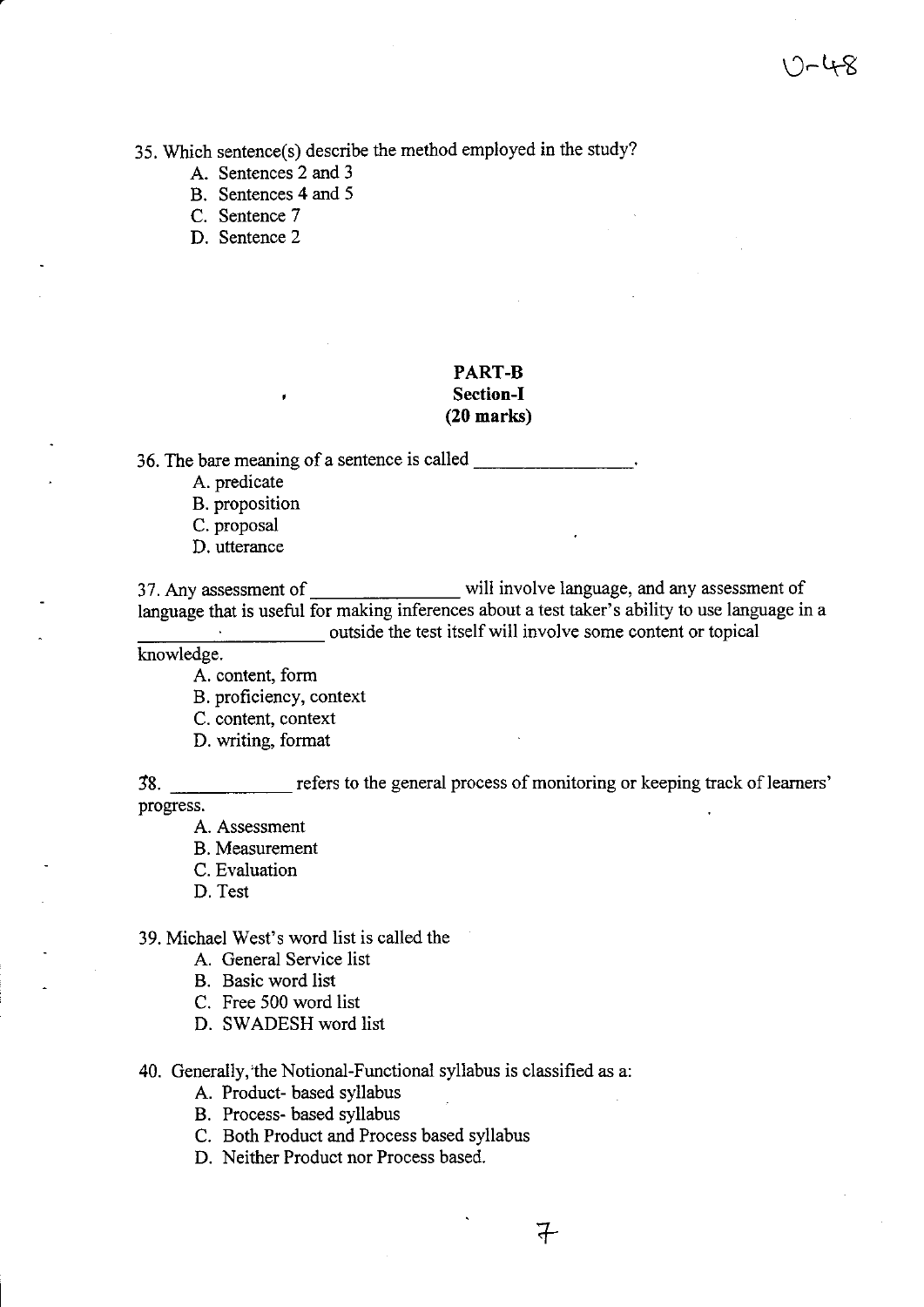- A. Structural approach
- B. Interaction-oriented approach
- C. Language-centered approach
- D. Interdisciplinary approach
- 42. Chomsky's theory is primarily focused on:
	- A. Generative language learning
	- B. Generative language teaching
	- C. Generative nature of language
	- D. Generative nature of first language learning
- 43. Choose the correct bracketing for the sentence:

A. [[He had the appearance of one who has searched] [for the leak in life's gas-pipe with a lighted candle.]]

U-48

B. [[He] [had the appearance of one who has searched for the leak in life's gas-pipe with a lighted candle.]]

C. [[He had the appearance] [of one who has searched] [for the leak in life's gas-pipe with a lighted candle.]

D. [[He had the appearance of one who has searched for the leak in life's gas-pipe] [with a lighted candle.]]

44. When two dialects of the same language are used in different contexts within a speech community; it is referred to as:

- A. Bilingualism
- B. Heteroglossia
- C. Diglossia
- D. Multilingualism

45. Which of the following is also referred to as The "Magna Carta" of Indian Education:

- A. Radhakrishnan Commission Report
- B. Report of the Hunter Commission
- C. Kothari Commission
- D. Wood's Despatch

46. Which set among the following consists of [+approximant] sounds:

- A.  $/e$ , w,  $l$
- B.  $/m$ , j, k/
- C.  $/r$ , n, f
- D. Ii, au, *vi*

47. The compound *director-producer* is an example of a/an compound:

- A. Endocentric
- B. Exocentric
- C. Copulative
- D. Appositional'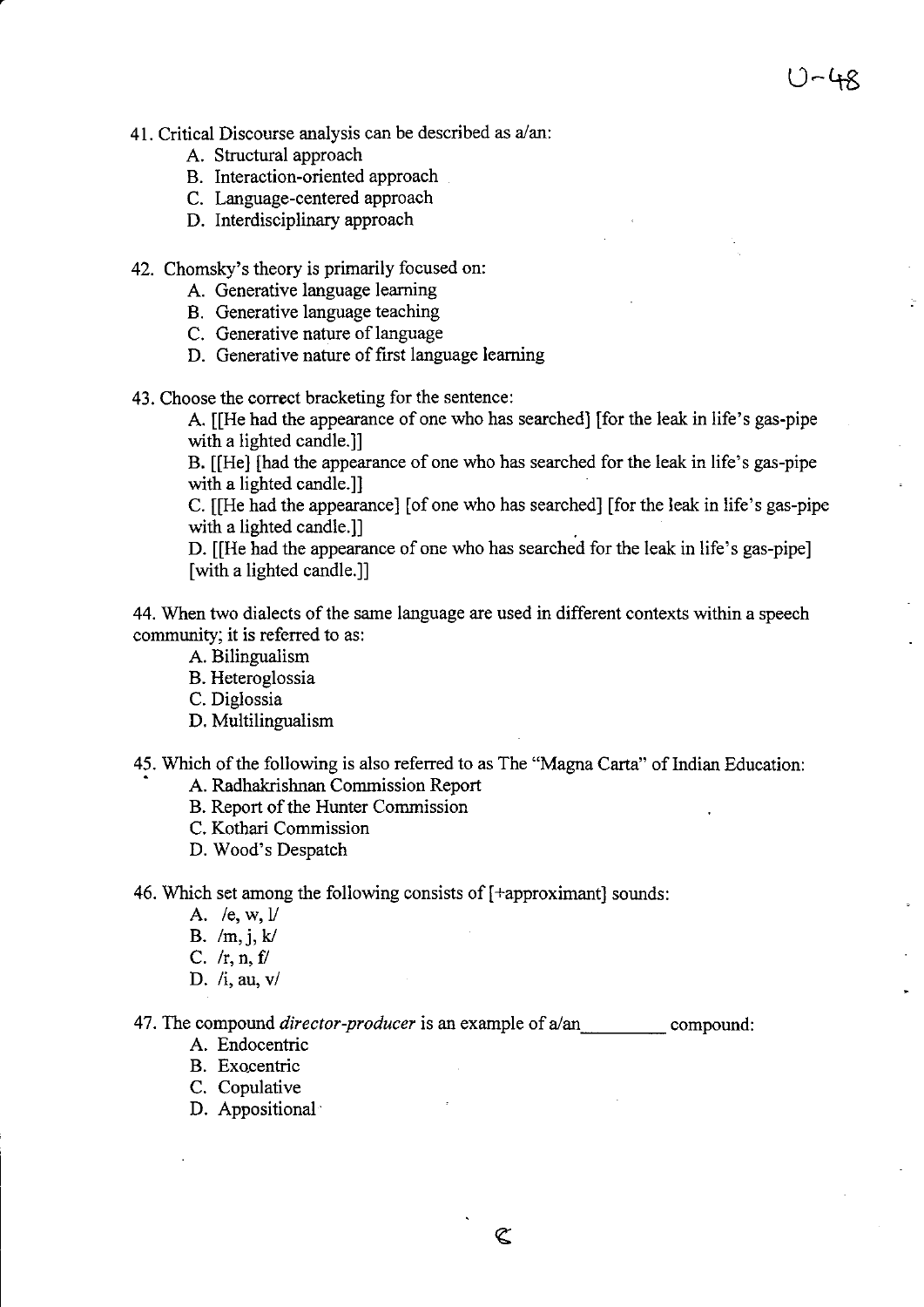48. In the following conversation which maxim is violated?

Jake: The weather is very hot.

Julian: We went on a holiday to Goa last week.

A. Quantity

B. Quality

C. Relation

D. Manner

49. Raja Ram Mohun Roy objected to the establishment of:

- A. Hindu College
- B. Sanskrit College, Calcutta
- C. Madarasa, Calcuuta
- D. Sanskrit College, Poona

50. When changes in language are established by studying different generations at one point in time, it is called:

- A. Real-time study
- B. Diachronic study
- C. Apparent-time study
- D. Matched-guise study

51. What is the possible reason for the following common error that learners make when using English?

When I was *in abroad* for my Ph.D study, I took a course on academic writing.

- A. Viewing the word *abroad* as a noun
- B. Viewing the word *abroad* as an adverb
- C. Viewing the word *abroad* as an adjective
- D. Viewing the word *abroad* as a verb

 $\frac{2}{52}$ . In the context of needs analysis, 'necessities' point to \_\_\_\_\_\_\_\_\_\_\_\_\_\_\_ while In the context of needs analysis, necess<br>'wants' indicate

- A. objective needs **---** subjective needs
- B. subjective needs **---** objective needs
- C. present needs **---** desired needs
- D. desired needs **---** present needs

53. Pre-sequenced and preselected language forms are **not** used in:

- A. Language-centered methods
- B. Learning-centered methods
- C. Learner-centered methods
- D. Teacher-centred methods

54. Critical pedagogy \_\_\_\_\_\_\_\_\_\_\_\_\_\_\_ the banking system of education.

- A. endorses
- B. rejects
- C. acknowledges
- D. develops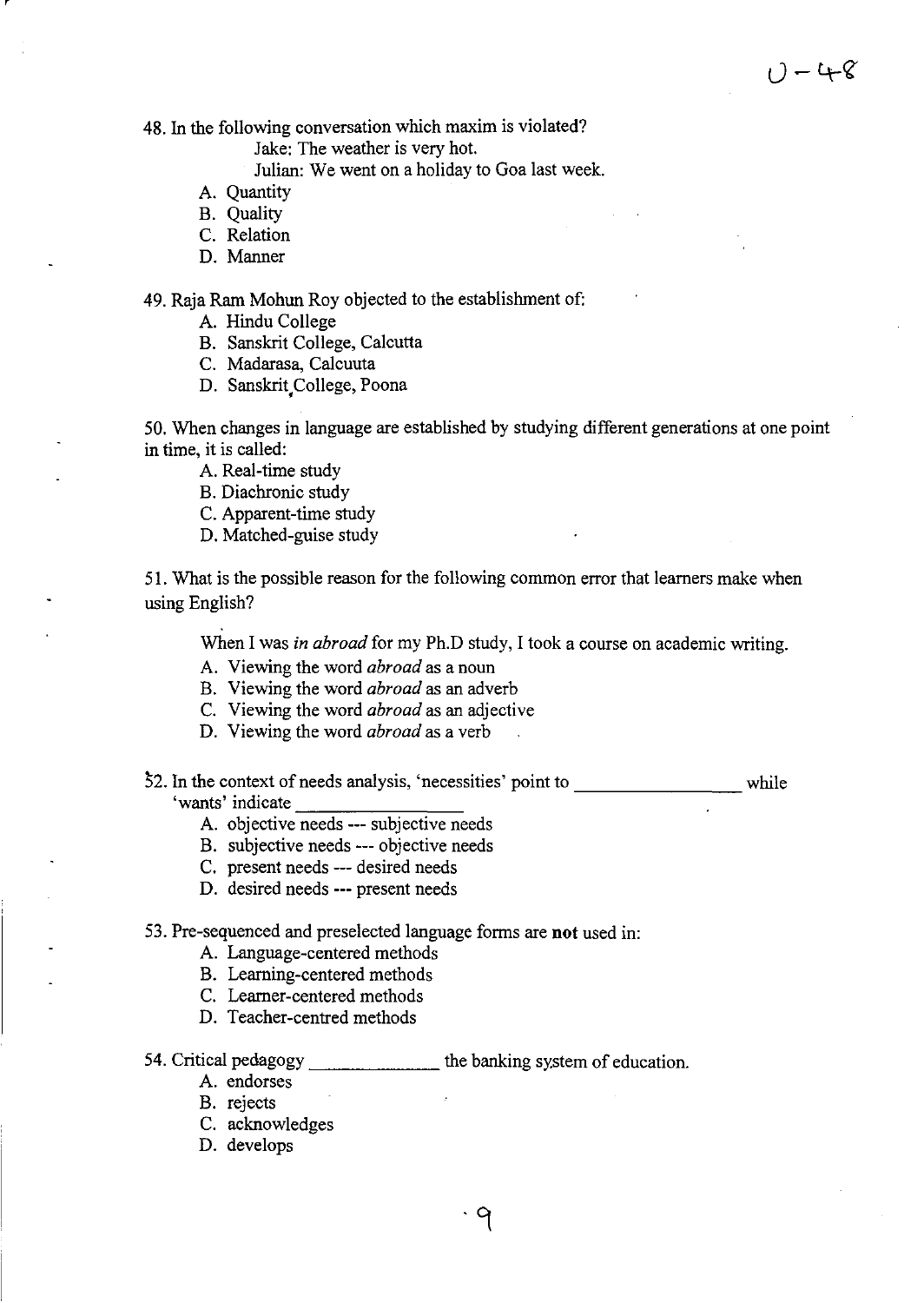55. According to Canagarajah, language learning in the periphery involves both Accommodation and \_\_\_\_\_\_\_\_\_\_\_\_\_.

- A. Compliance
- B. Assimilation
- C. Resistance
- D. Adaptation

## **Section -II (15 marks)**

# **Write your answer in the separate answer book provided to you.**

## Write an essay on any one of the following.

1. Morpho-phonology or morpho-syntax? Which discipline is closer to facts of languages?

2. Are standardized tests useful and relevant in the context of World Englishes?

3. Is English education in India deliberately constructed ormerely a product of history? Justify your answer.

4. What would be the advantages and disadvantages of using Technology in Language Assessment?

5. Do you agree with the view that bilingual education has always been and continues to be an important way of teaching English in India? Elaborate.

6. "Language teaching in the first and second language contexts cannot be compared." Give your views on this statement.

7. "Multiple endonormative influences make it difficult to establish a standard for Indian English." Give your views on this statement.

8. Task-based approach to language teaching can be useful in both language-centred and learning-centred curriculum. Do you agree? Justify your answer.

9. Do you agree that the history of ELT in India is an instance of creating hegemony? Elaborate.

10. Use of English in Indian media today points towards language as a synchronically dynamic entity. Do you agree? Justify.

\*\*\*END OF PAPER\*\*\*